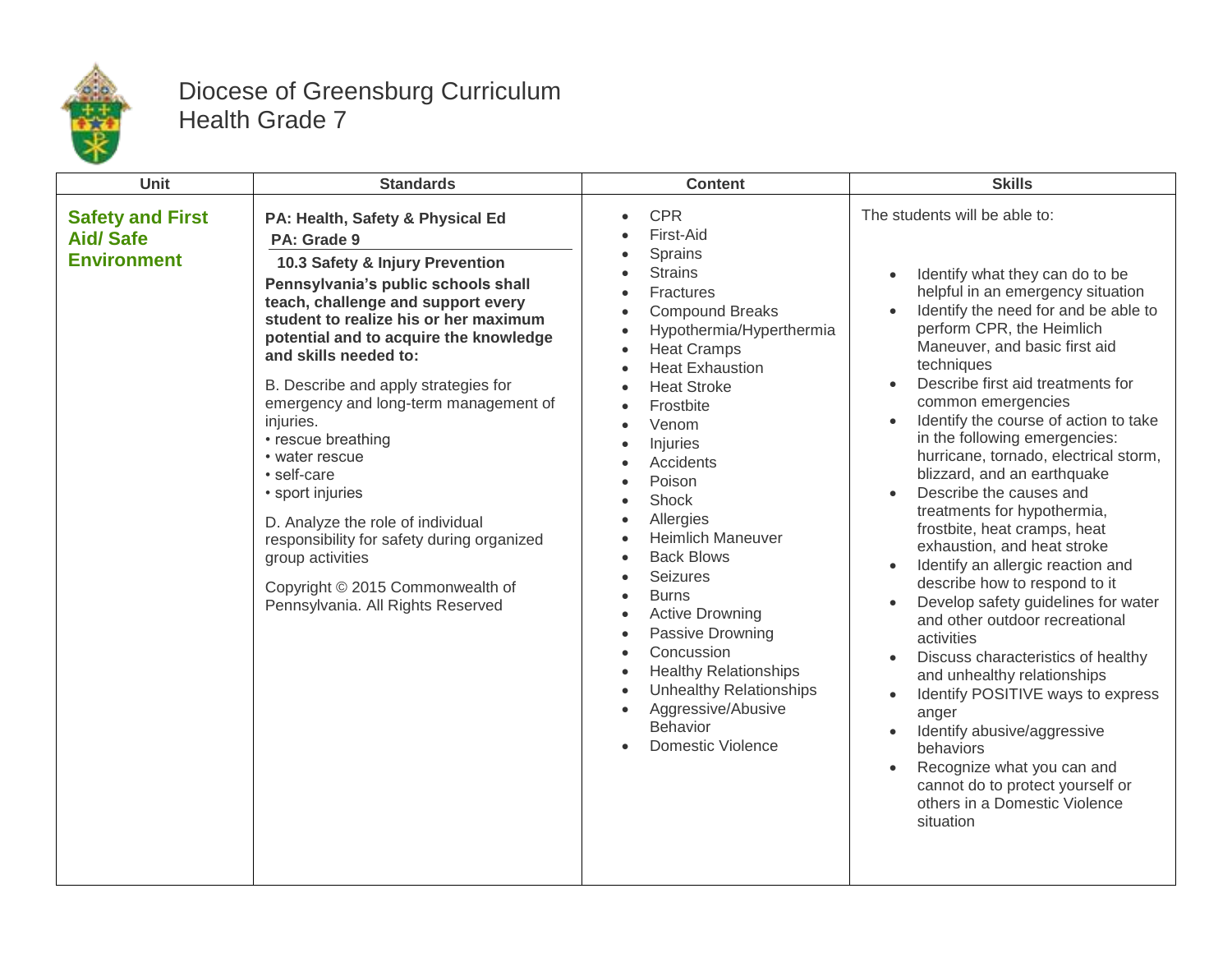| <b>Unit</b>                                                            | <b>Standards</b>                                                                                                                                                                                                                                                                                                                                                                                                                                                                                                                                                                                                                                                                                                                                                                                                                                                                                                                                                 | <b>Content</b>                                                                                                                                                                                                                                                                                                                                                                                                    | <b>Skills</b>                                                                                                                                                                                                                                                                                                                                                                                                                                                                    |
|------------------------------------------------------------------------|------------------------------------------------------------------------------------------------------------------------------------------------------------------------------------------------------------------------------------------------------------------------------------------------------------------------------------------------------------------------------------------------------------------------------------------------------------------------------------------------------------------------------------------------------------------------------------------------------------------------------------------------------------------------------------------------------------------------------------------------------------------------------------------------------------------------------------------------------------------------------------------------------------------------------------------------------------------|-------------------------------------------------------------------------------------------------------------------------------------------------------------------------------------------------------------------------------------------------------------------------------------------------------------------------------------------------------------------------------------------------------------------|----------------------------------------------------------------------------------------------------------------------------------------------------------------------------------------------------------------------------------------------------------------------------------------------------------------------------------------------------------------------------------------------------------------------------------------------------------------------------------|
| <b>Understanding</b><br><b>Diseases and</b><br><b>Mental Disorders</b> | PA: Health, Safety & Physical Ed<br>PA: Grade 9<br>10.1 Concepts of Health<br>Pennsylvania's public schools shall<br>teach, challenge and support every<br>student to realize his or her maximum<br>potential and to acquire the knowledge<br>and skills needed to:<br>E. Analyze how personal choice, disease<br>and genetics can impact health<br>maintenance and disease prevention<br><b>10.2 Healthful Living</b><br>Pennsylvania's public schools shall<br>teach, challenge and support every<br>student to realize his or her maximum<br>potential and to acquire the knowledge<br>and skills needed to:<br>E. Explain the interrelationship between the<br>environment and personal health.<br>• ozone layer/skin cancer<br>• availability of health care/ individual health<br>• air pollution/respiratory disease<br>• breeding environments/ lyme disease/west<br>nile virus<br>Copyright © 2015 Commonwealth of<br>Pennsylvania. All Rights Reserved | <b>Diseases Cancer</b><br><b>Diabetes</b><br><b>Heart Disease</b><br><b>Lung Disease</b><br>Nervous System Diseases<br>Autoimmune Disorders<br>Asthma<br>Allergies<br>Arthritis<br><b>Bulimia</b><br>Anorexia<br>ADD/ADHD<br><b>Mental Disorders</b><br>Schizophrenia<br>$\circ$<br><b>Bipolar</b><br>$\circ$<br>Depression<br>$\circ$<br>Anxiety<br>$\circ$<br><b>OCD</b><br>$\bigcirc$<br>Phobias<br>$\bigcirc$ | The students will be able:<br>Differentiate between<br>communicable and non-<br>communicable disease and their<br>causes<br>Describe the risk factors that<br>contribute to non-communicable<br>diseases<br>Describe how pathogens attack the<br>body, and how the body reacts<br>Identify and describe the diseases<br>discussed and explain causes and<br>treatments<br>Describe the ways to prevent the<br>spread of diseases and how to<br>build resistance or gain immunity |
| <b>Drugs and Alcohol</b><br><b>Prevention</b>                          | PA: Health, Safety & Physical Ed<br>PA: Grade 9<br>10.1 Concepts of Health<br>Pennsylvania's public schools shall<br>teach, challenge and support every<br>student to realize his or her maximum<br>potential and to acquire the knowledge<br>and skills needed to:<br>D. Analyze prevention and intervention<br>strategies in relation to adolescent and adult                                                                                                                                                                                                                                                                                                                                                                                                                                                                                                                                                                                                  | <b>Opioids</b><br>$\bullet$<br>Prescription drug abuse<br><b>Neurons</b><br>Short-term Effects<br>Long-term Effects<br>Endorphins<br>Overdose<br>Opium Poppy<br>Heroin<br>Fentanyl<br>Carfentayl<br>$\bullet$                                                                                                                                                                                                     | The students will be able to<br>Investigate what opioids are and<br>how they affect individuals<br>Examine and evaluate how a public<br>health epidemic impacts a<br>community<br>Design a plan or strategy to help<br>prevent an opioid epidemic in your<br>own community                                                                                                                                                                                                       |